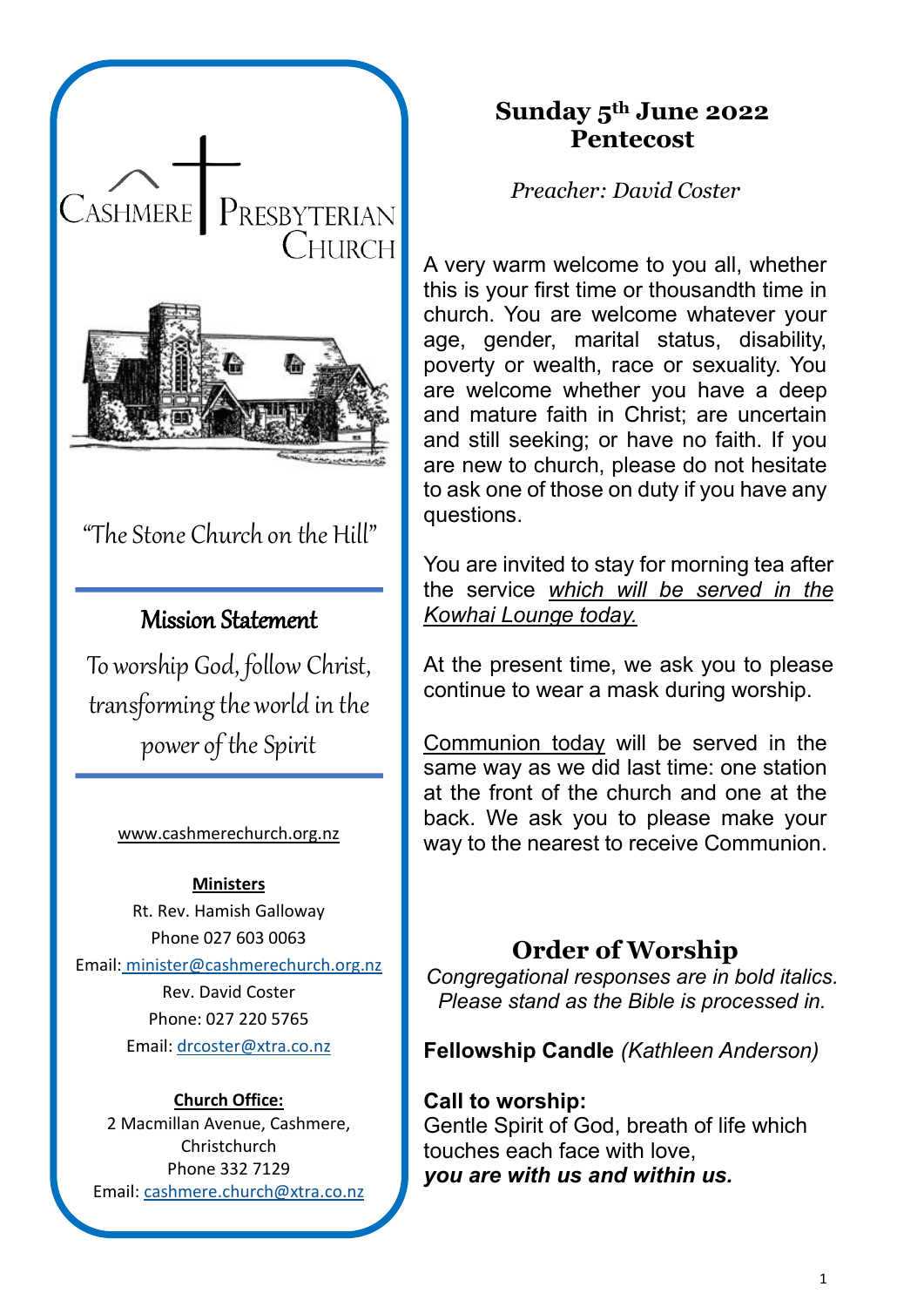You are the melody of joy in all creation, poured out in notes of hope and healing around us all,

## *you are with us and within us.*

Passionate Spirit, warming our hearts with the bright flame of your caring *you are with us and within us.*

Divine Dreamer, who casts a glimpse of beauty in the imaginations of all your children,

### *you are with us and within us.*

On this day we name your coming, the Holy One who never leaves us, nor forsakes us.

### *you are with us and within us. Stay with us now, Spirit of God, Spirit of Christ.*

**We sing:** Spirit, Spirit of gentleness

*Spirit, Spirit of gentleness, blow through the wilderness, calling and free. Spirit, Spirit of restlessness, Stir me from placidness, wind, wind on the sea.*

- 1. You moved on the waters, you called to the deep, then coaxed up the mountains from the valleys of sleep; and over the ages you called to each thing, wake up from your slumbers and rise on your wings.
- 2. You swept through the desert, you stung with the sand, and you goaded your people with a law and a land; and when they were blinded with their idols and lies. then you spoke through your prophets to open their eyes.
- 3. You sang in a stable, you cried from a hill, then you whispered in silence when the whole world was still: and down in the city you called once again, when you blew through your people in the rush of the wind.
- 4. You call from tomorrow, you break ancient schemes. From the bondage of sorrow the captives dream dreams; our women see visions, our men clear their eyes, with bold new decisions – your people arise.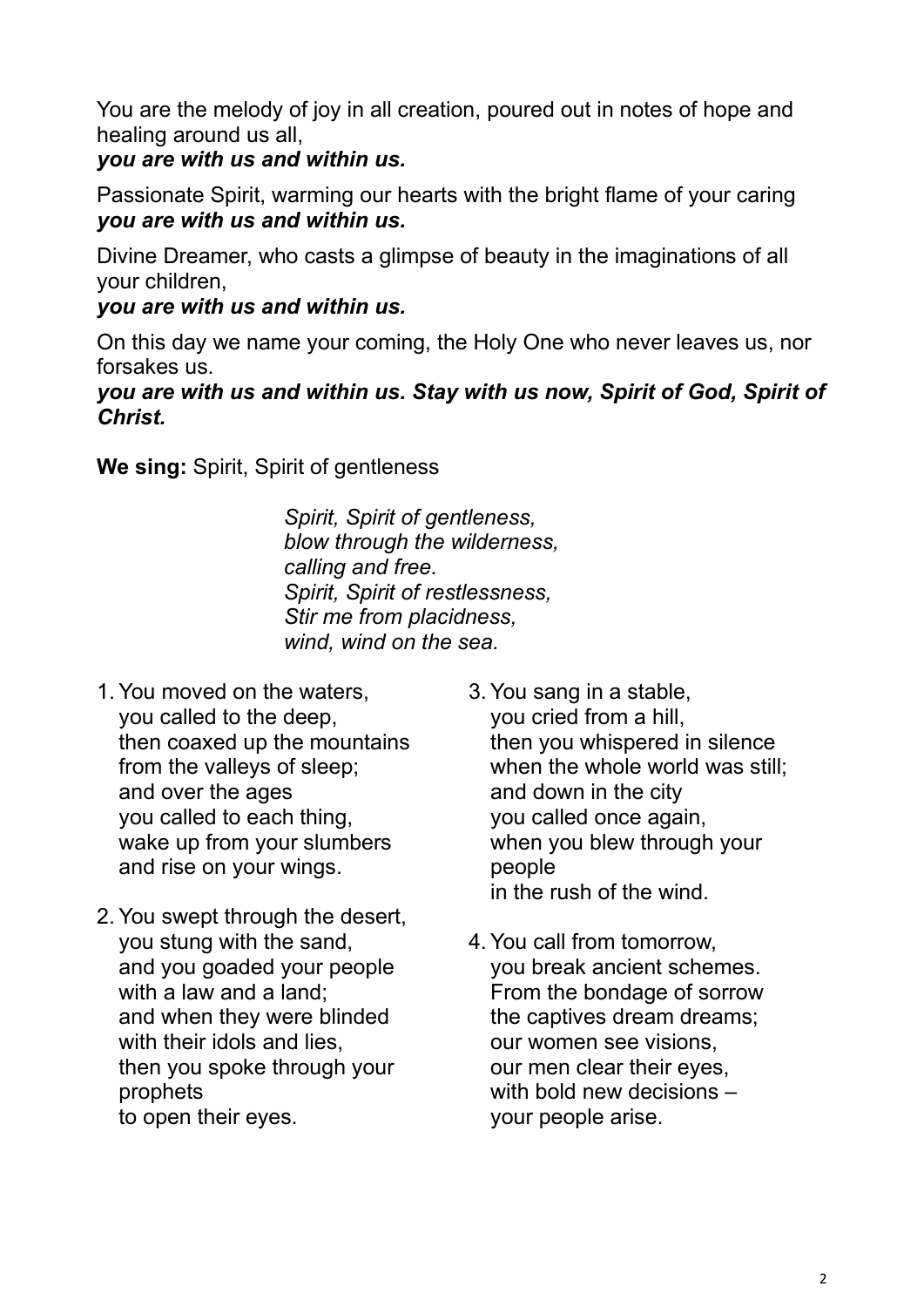## **Greeting**

May the grace and peace of Our Lord Jesus Christ be with you, with all whom you love, and all whom you pray for here this day.

*And may the grace and peace of our Lord be with you also.*

## **Prayer of Invocation and Confession**

Gather us as those who wait to know you more deeply, Holy Spirit. Speak to us in ways that reach each heart and mind and light the fires of your life in us.

#### *Then scatter us into the world, as bearers of your sacred word and of a joy that cannot be contained. Encircle us with your grace we pray.*

O Holy Spirit, our inspiration and our hope, forgive us if we only look for you in smooth, clear words and calm places.

*When the sounds are complex or unfamiliar, it is all too easy for us to close our ears. In your kindness, forgive us, we pray.*

### **Words of Assurance***.*

The Holy Spirit hovers like a dove of peace over our lives, waiting to give us new gifts each day. When we pause and face ourselves, owning the truth, God never refuses to gather us into the harmony of love.

### *Forgiveness, restoration and renewal are God's gracious gifts. Thanks be to God. Amen*

### **Notices**

**We pass the peace of Christ to each other.**

### **Time with the children**

**We sing:** Spirit of God, unseen as the wind (Tune: Sky Boat Song)

*Spirit of God, unseen as the wind, gentle as is the dove, teach us the truth and help us believe, show us the Saviour's love.*

- 1. You spoke to us long, long ago, gave us the written word; we read it still, needing its truth, through it God's voice is heard.
- 2. Without your help we fail our Lord, we cannot live his way; we need your power, we need your strength, following Christ each day.

Margaret V. Old (1932-2001) Reproduced with permission under CCLI license #382179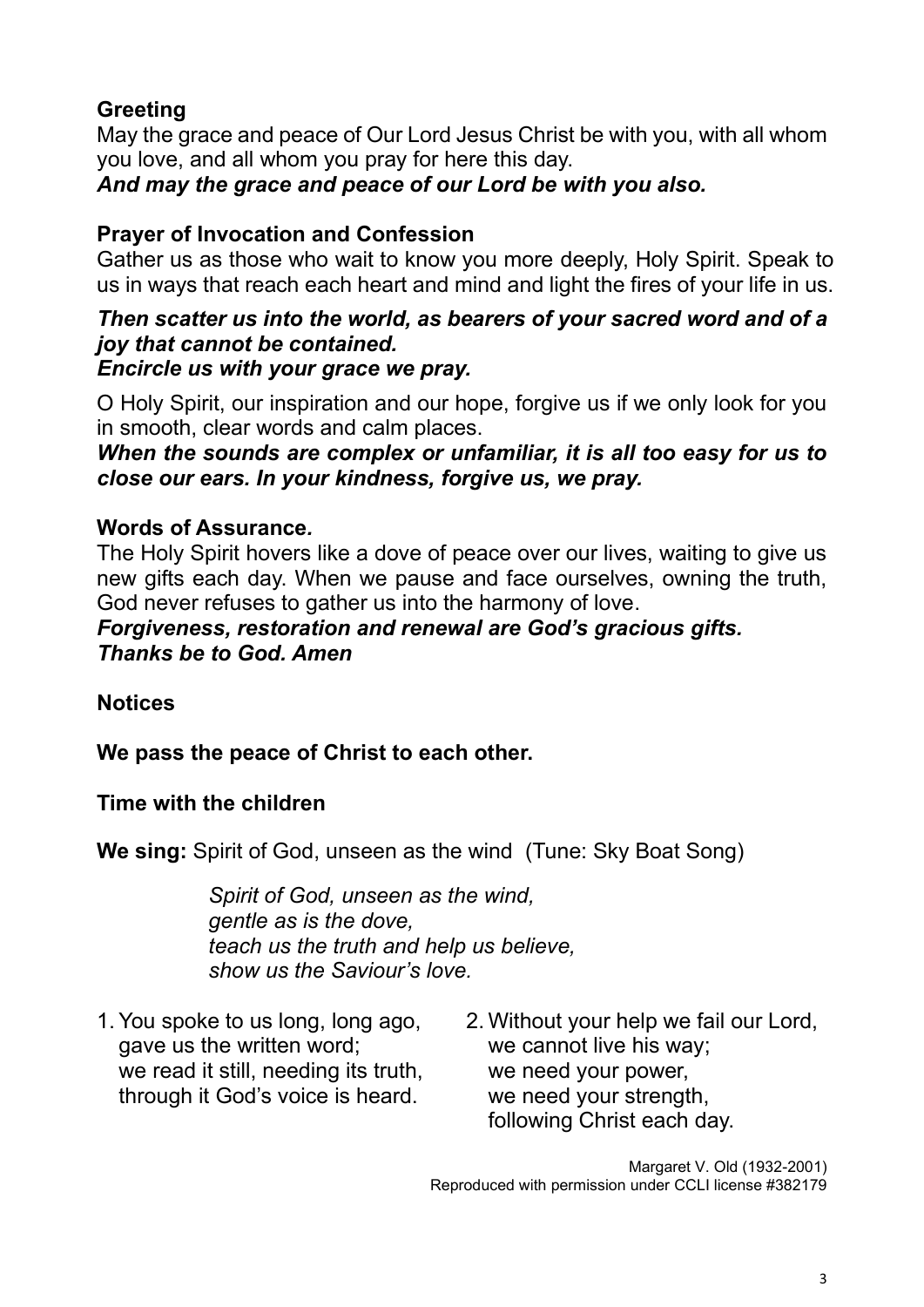### **Introduction to the Reading** *(Reader: Jill Fenton)*

**Acts 2:1-21** (p.151 NT)**:** It is the day of Pentecost; Jews from every nation on the face of the earth are gathered. Then, with a mighty wind, the Holy Spirit shakes the foundations where the followers of Jesus were gathered, descending upon them, empowering them to speak and to hear. And thus the church is born.

**John 14: 8-17 & 25-27** (p.138 NT)**:** Jesus promises his disciples that God will send them the gift of the Holy Spirit.

### **Prayer before the Sermon**

#### **Sermon:** The breath of God!

Our freewill offering to support the mission and Church of Jesus Christ will be received.

*As God gives to us, so let us give to God and to all those who wait for the love of God in so many ways.*

#### **Offertory Prayer**

*Breathe over all that we present here, Spirit of Christ, and add to our offerings your gifts of insight and grace through Jesus Christ our Lord who taught us to pray, Our Father…(sung WOV 676)*

### **We celebrate the Lord's Supper**

**We Sing:** I come with joy, a child of God (CH4 656) *(The last line of each verse is repeated.)*

- 1. I come with joy, a child of God forgiven, loved, and free, the life of Jesus to recall, in love laid down for me.
- 2. I come with Christians far and near to find, as all are fed, the new community of love in Christ's communion bread.
- 3. As Christ breaks bread and bids us share, each proud division ends; the love that made us, makes us one, and strangers now are friends.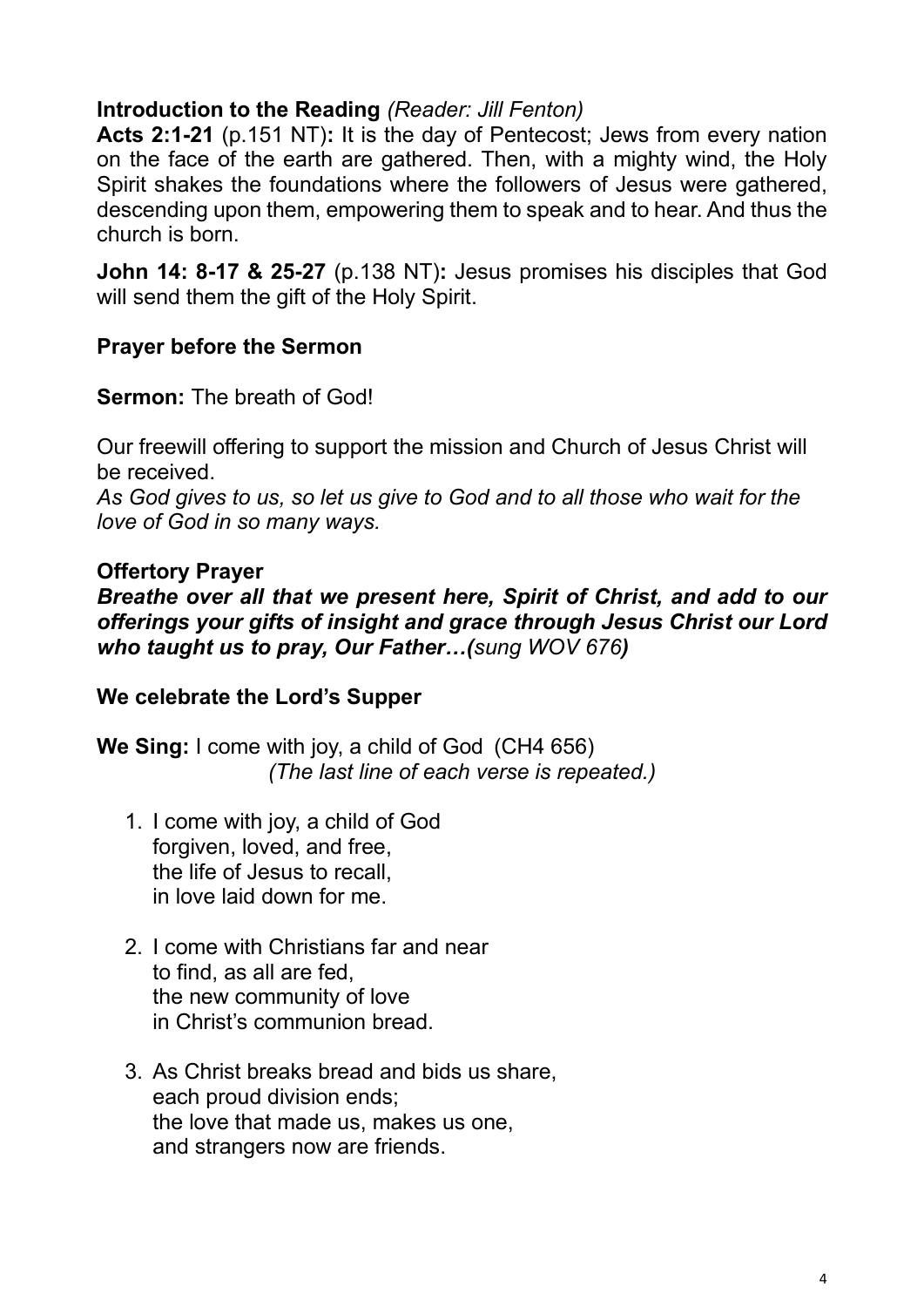- 4. The Spirit of the risen Christ, unseen, but ever near, is in such friendship better known. alive among us here.
- 5. Together met, together bound by all that God has done, we'll go with joy, to give the world the love that makes us one.

Reproduced with permission under CCLI licence #382179

B.A.Wren

#### **We celebrate the Lord's Supper**

**The Institution** …And with all your followers, we say with the angels; *Holy, holy, holy God Of all power and might, Heaven and earth are full of your glory, Hosanna in the highest! Blessed is the one who comes in the name of our God, Hosanna in the highest.*

#### **Prayers of Thanksgiving and Intercession**

**We sing:** Great God your spirit like the wind (Tune: Jerusalem)

- 1. Great God, your Spirit, like the wind unseen but shaking things we see will never leave us undisturbed. fulfil our dreams, or set us free, until we turn from faithless fear and prove the promise of your grace, in justice, peace and daily bread, with joy for all the human race.
- 2. Lord, shake us with the force of love, to rouse us from our dreadful sleep; remove our hearts of stone, and give new hearts of flesh, to break and weep for all your children in distress and dying for the wealth we keep. Help us prevent, while we have time, the blighted harvest greed must reap.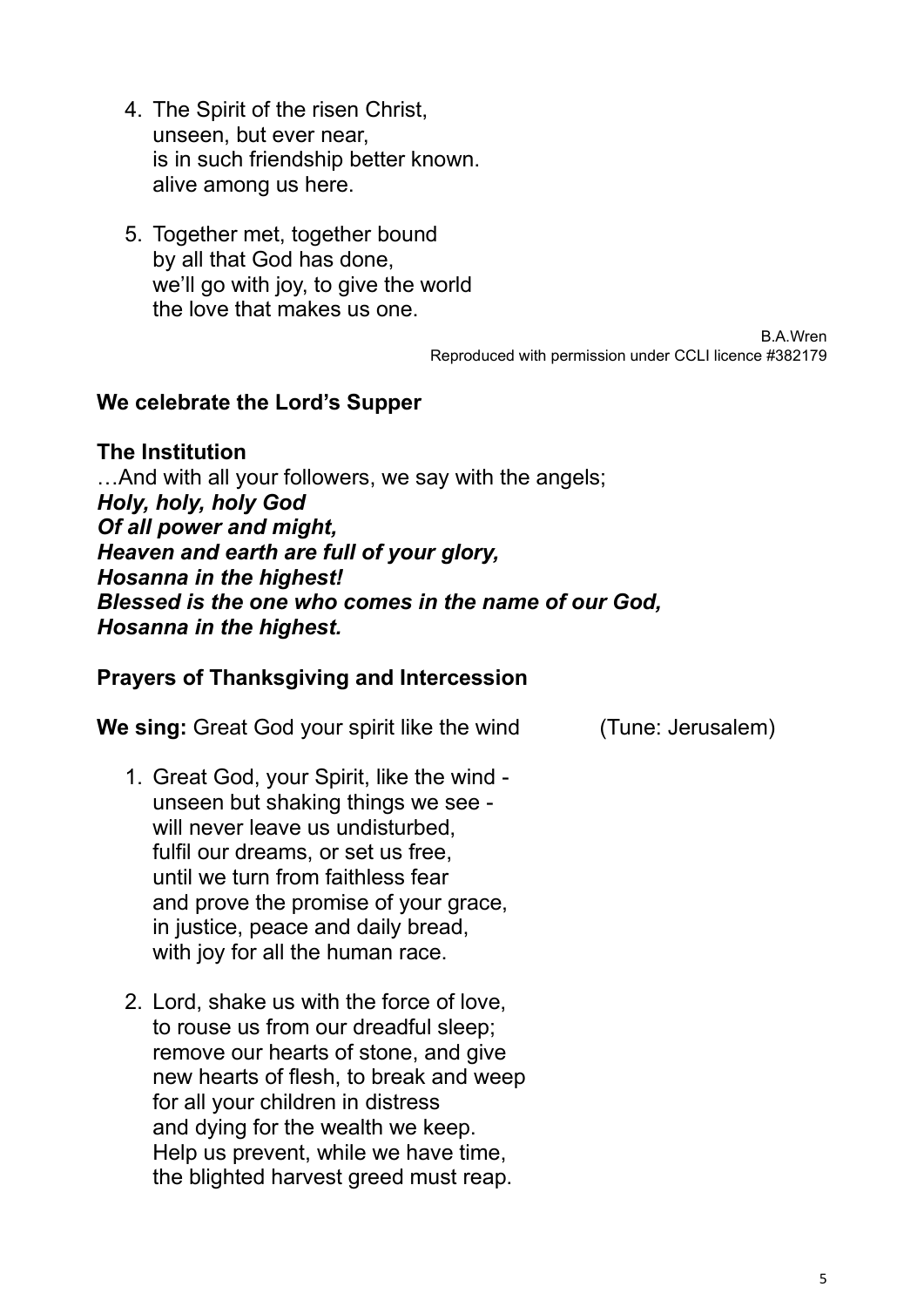3. And then in your compassion, give your Spirit like the gentle rain, creating fertile ground from which your peace and justice spring like grain; until your love is satisfied, with all creation freed from pain, and all your children live to praise your will fulfilled, your presence plain.

Alan Gaunt Reproduce with permission under CCLI license #382179

### **Benediction**

### **Threefold Amen**

*Please remain standing as the Bible is processed out. Thank you for sharing in worship this morning. Please come through to the Kowhai Lounge for morning tea.*



### *Cashmere Connection*

The latest edition has now been printed, and copies for delivery are at the back of the church. It can also be accessed from the News page of our website.

### *Rosters*

Rosters for the three months starting 19<sup>th</sup> June will be prepared soon. Those already on the rosters, can you please let me know (1) whether you are happy to continue on the rosters, and which ones, and (2) any dates you are not available.

*New helpers would be welcome!* If you are not already but would be willing to go on to one or more of the rosters, please let me know. Details of the duties are below, to give you an idea of what you would be signing up for!

Contact Gail in the church office – ph 332 7129, email [cashmere.church@xtra.co.nz](mailto:cashmere.church@xtra.co.nz)

| <b>Duty</b>            | <b>Brief overview of tasks involved</b>                            |
|------------------------|--------------------------------------------------------------------|
| Door Duty              | Arrive by 9.30am; ensure heaters, lights, sound system etc are     |
|                        | on; greet people at the doors and hand out the Bulletins; take up  |
|                        | the offerings; tidy up and close up at the end of the service      |
| <b>Morning Tea</b>     | Set up before the service starts; be ready to serve the tea/coffee |
|                        | etc. straight after the service; tidy up and put away at the end.  |
| <b>Bible Reading</b>   | Read the allocated Bible passages during the service               |
| <b>Candle Lighting</b> | Read out the prayer during the lighting of the fellowship candle   |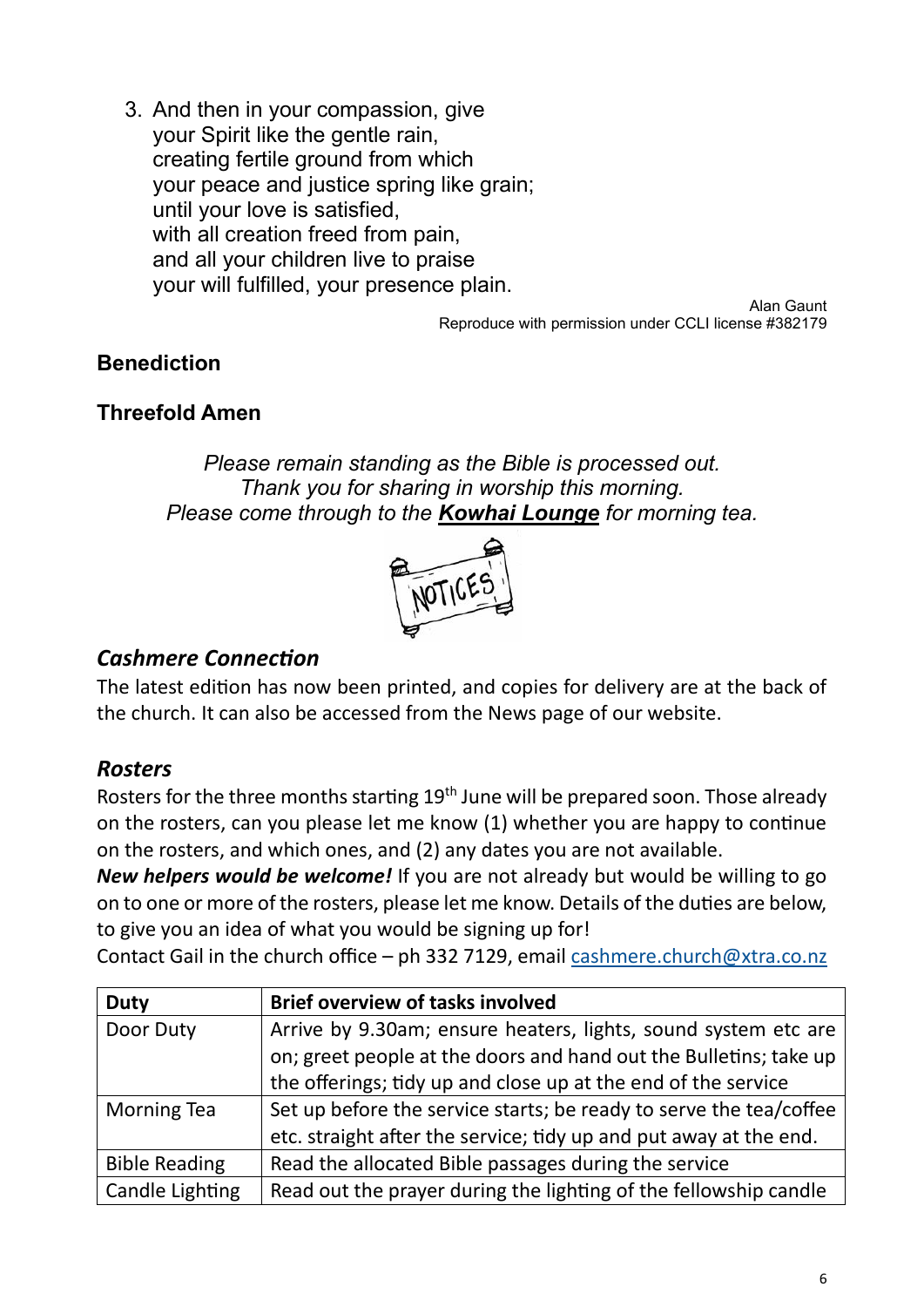| Food Trolley | Collect the food offerings on the Sunday, or early in the week,                |
|--------------|--------------------------------------------------------------------------------|
|              | and take them to the City Mission                                              |
|              | Money Counting   Monday mornings, around 10am, sit with Gail whilst she counts |
|              | the Offerings from Sunday.                                                     |

### *Contemplative prayer days*

Throughout the year Barbara Sampson (who has preached here at Cashmere) and a number of other leaders will be holding contemplative prayer days based around the theme "Flourishing in all the Seasons of Life". They will be held on 11 June, 13 August, 8 October, 26 November, at Hornby Community Ministries, 23 Manurere St. Mark your diaries now if you would like to attend any or all of these days. Contact details: [barbara.sampson.nz@gmail.com](mailto:barbara.sampson.nz@gmail.com)

*The Alpine Presbytery Newsletter* is produced weekly, and a copy is on the notice board in the foyer. Speak to Gail if you would like to subscribe to receive it directly.



9.00am Craft Group in Kowhai Lounge 11.00am Forum in Rata Lounge 10.00am Pre-School Music Sunday 12<sup>th</sup> June 10.00am Morning Worship

| <b>Church Rosters</b>           | This week: 5 <sup>th</sup> June         | Next week: 12 <sup>th</sup> June |
|---------------------------------|-----------------------------------------|----------------------------------|
| <b>Door Duty</b>                | Ian Gray, Jill Fenton, Margaret         | (tbc)                            |
|                                 | Ford                                    | Cath Dale                        |
| <b>Morning Tea &amp; Coffee</b> | <b>Elizabeth Taggart, Cecile Pierce</b> | Judith & Tony Waters             |
| <b>Bible Reading</b>            | <b>Jill Fenton</b>                      | <b>Family Service</b>            |
| <b>Candle Lighting</b>          | <b>Kathleen Anderson</b>                | <b>Elizabeth Taggart</b>         |
| <b>Food Trolley</b>             | <b>Helen Matthews</b>                   | <b>Richard Leete</b>             |
| <b>Money Counting (Monday)</b>  | <b>Kathleen Anderson</b>                | Gail on leave                    |

### *Leading Worship over the next few weeks:*

| $12th$ June           | David Coster           |
|-----------------------|------------------------|
| $19th$ June           | <b>Hamish Galloway</b> |
| 26 <sup>th</sup> June | Anne Shave             |
| $3rd$ July            | David Coster           |